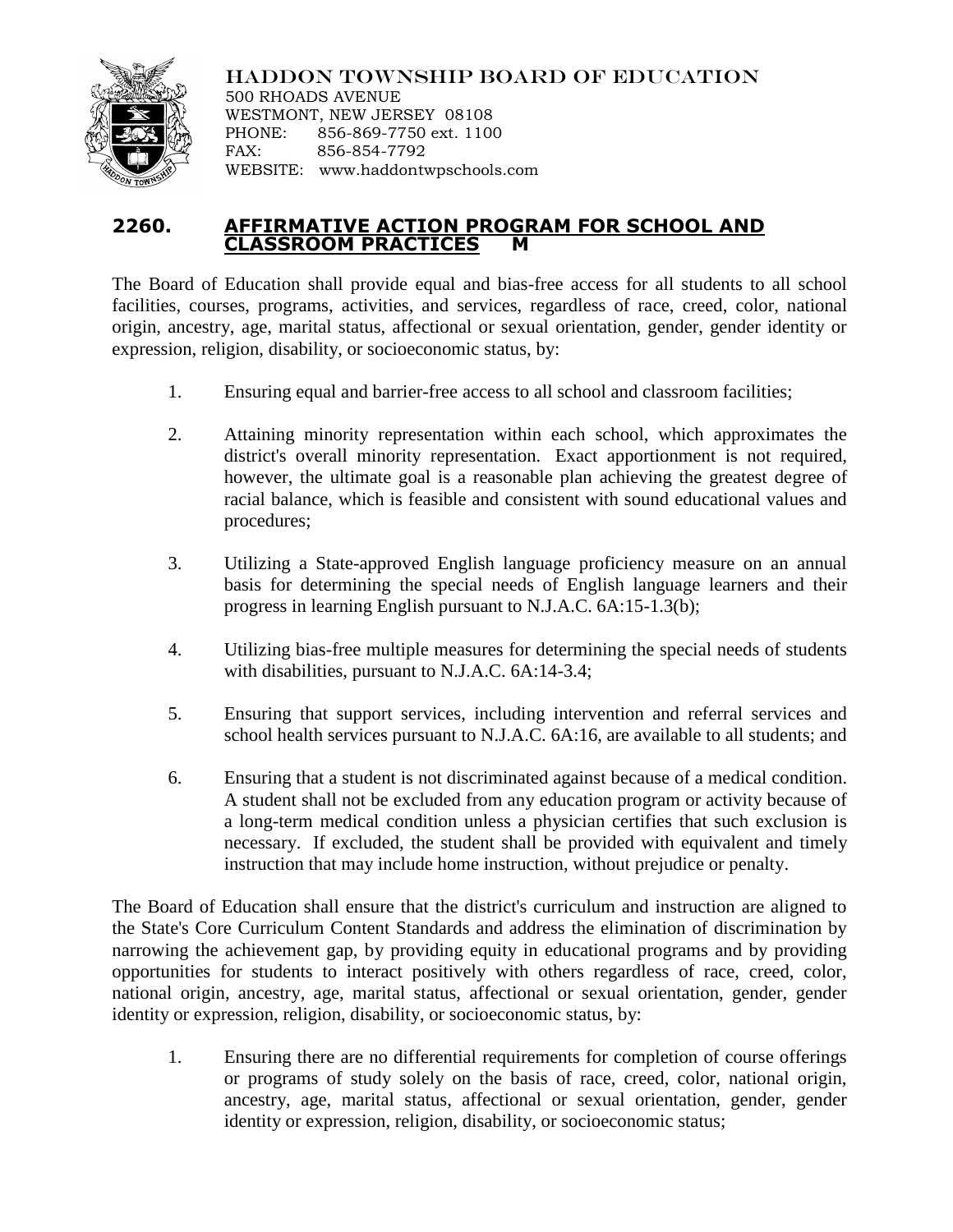- 2. Ensuring courses shall not be offered separately on the basis of race, creed, color, national origin, ancestry, age, marital status, affectional or sexual orientation, gender, gender identity or expression, religion, disability, or socioeconomic status;
	- a. Portions of classes which deal exclusively with human sexuality may be conducted in separate developmentally appropriate sessions for male and female students, provided that the course content for such separately conducted sessions is the same.
- 3. Reducing or preventing the underrepresentation of minority, female, and male students in all classes and programs including gifted and talented, accelerated, and advanced classes;
- 4. Ensuring that schools demonstrate the inclusion of a multicultural curriculum in its instructional content, materials and methods, and that students understand the basic tenet of multiculturalism;
- 5. Ensuring that African American history, as well as the history of other cultures, is infused into the curriculum and taught as part of the history of the United States, pursuant to N.J.S.A. 18A:35-1 and the New Jersey Core Curriculum Content Standards; and
- 6. Ensuring that instruction on the Holocaust and other acts of genocide is included in the curriculum of all elementary and secondary schools, as developmentally appropriate, pursuant to N.J.S.A. 18A:35-28.

The Board of Education shall ensure all students have access to adequate and appropriate counseling services. When informing students about possible careers, professional or vocational opportunities, the Board shall not restrict or limit the options presented to students on the basis of race, creed, color, national origin, ancestry, age, marital status, affectional or sexual orientation, gender, gender identity or expression, religion, disability, or socioeconomic status. The district will not use tests, guidance, or counseling materials which are biased or stereotyped on the basis of race, creed, color, national origin, ancestry, age, marital status, affectional or sexual orientation, gender, gender identity or expression, religion, disability, or socioeconomic status.

The Board of Education shall ensure that the district's physical education program and its athletic programs are equitable, co-educational, and do not discriminate on the basis of race, creed, color, national origin, ancestry, age, marital status, affectional or sexual orientation, gender, gender identity or expression, religion, disability, or socioeconomic status, as follows:

- 1. The district shall provide separate restroom, locker room, and shower facilities on the basis of gender, but such facilities provided for students of each gender shall be comparable;
- 2. A school within the school district may choose to operate separate teams for both genders in one or more sports or single teams open competitively to members of both genders, so long as the athletic program as a whole provides equal